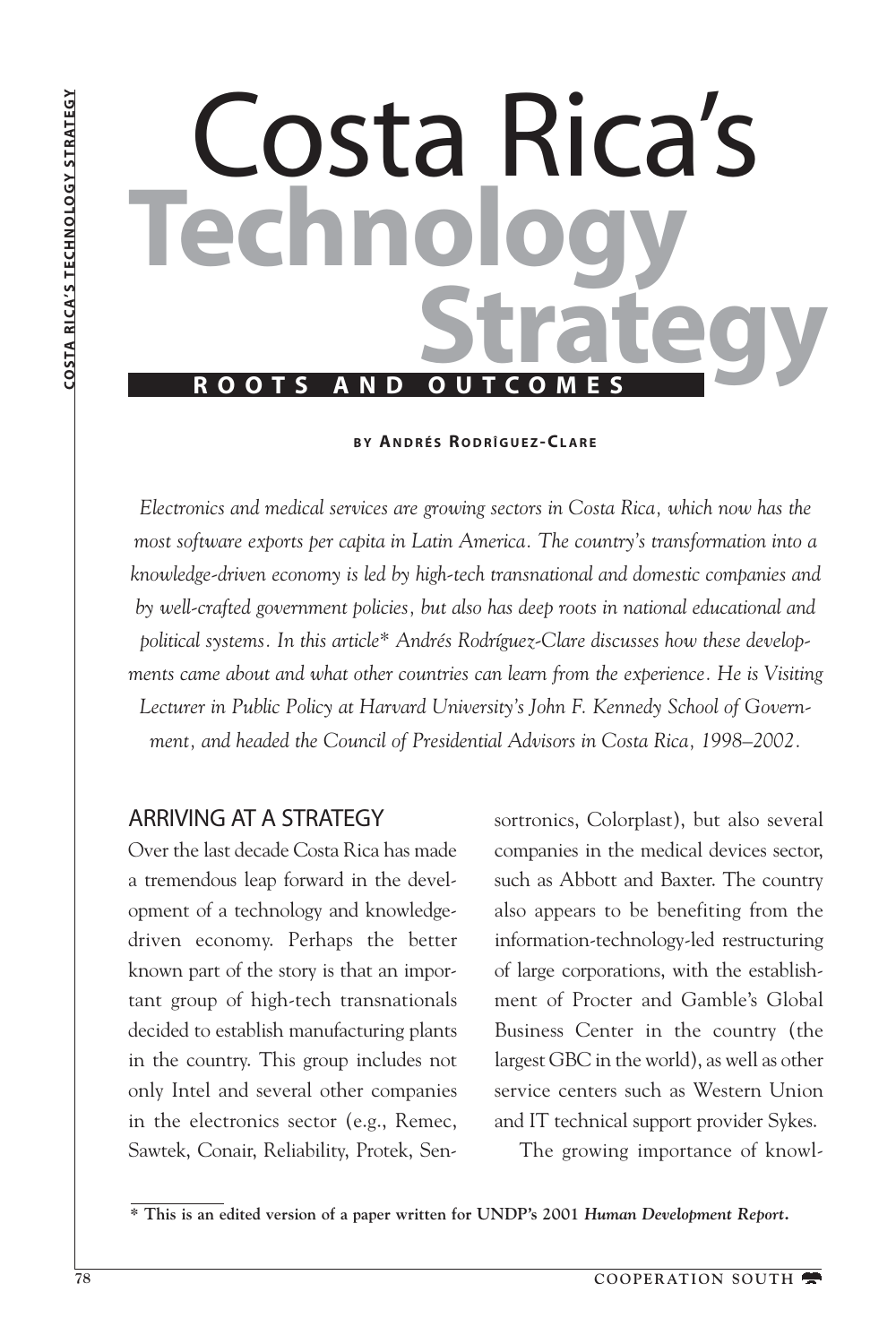edge and technology in the economy does not end with high-tech transnationals. It reaches deeper into the economy, as evidenced by several domestic companies that are successfully competing worldwide in knowledge-intensive sectors. The clearest example is the phenomenal growth of the domestic software sector, so

leader who convinced the country to move in a particular direction. No specific legislation or "grand national vision" is responsible. Moreover, there are important disagreements within the country about the measures, reforms and adjustments that have to be made for Costa Rica to be successful in this new

*Costa Rica has made a tremendous leap forward in the development of a technology and knowledge-driven economy.*

that today Costa Rica has the highest level of software exports per capita in Latin America. Two very significant signals of the country's potential in software and design come from recent decisions by Intel. First, it decided to go beyond the assembly and testing plant it established in 1998, and establish in Costa Rica a center to develop software for the company and contribute to its semiconductor design processes. Second, through its venture capital fund, it invested in one of the most promising software companies in the country. All this goes together and is reinforced by the existence in the country of internationally recognized centers of high quality training, education and research, such as Harvard-associated INCAE, Earth, CATIE, and INBio.

At the outset it should be emphasized that the positive technological developments experienced by Costa Rica in the last years are not the result of any collective and explicit decision. They are not the product of some charismatic stage of development. There are profound divergences about, for instance, the role of the state and the private sector in the delivery of public services, most notably telecommunications. And this should be no surprise. One cannot expect an open and pluralistic democracy like Costa Rica to achieve the kind of long-term and unified national vision that was found in countries like Japan, Taiwan and Singapore.

Costa Rica's recent string of achievements in the technological area are the result of a series of mutually reinforcing policies and events (some of them dating back to the 19th century) that have converged in the last years. What is important, however, is that there is no significant opposition to a development strategy based on technology and human capital, with high-tech transnationals playing a key role. This is perhaps because there is no clear alternative to this strategy; or perhaps because the momentum accumulated in recent years behind these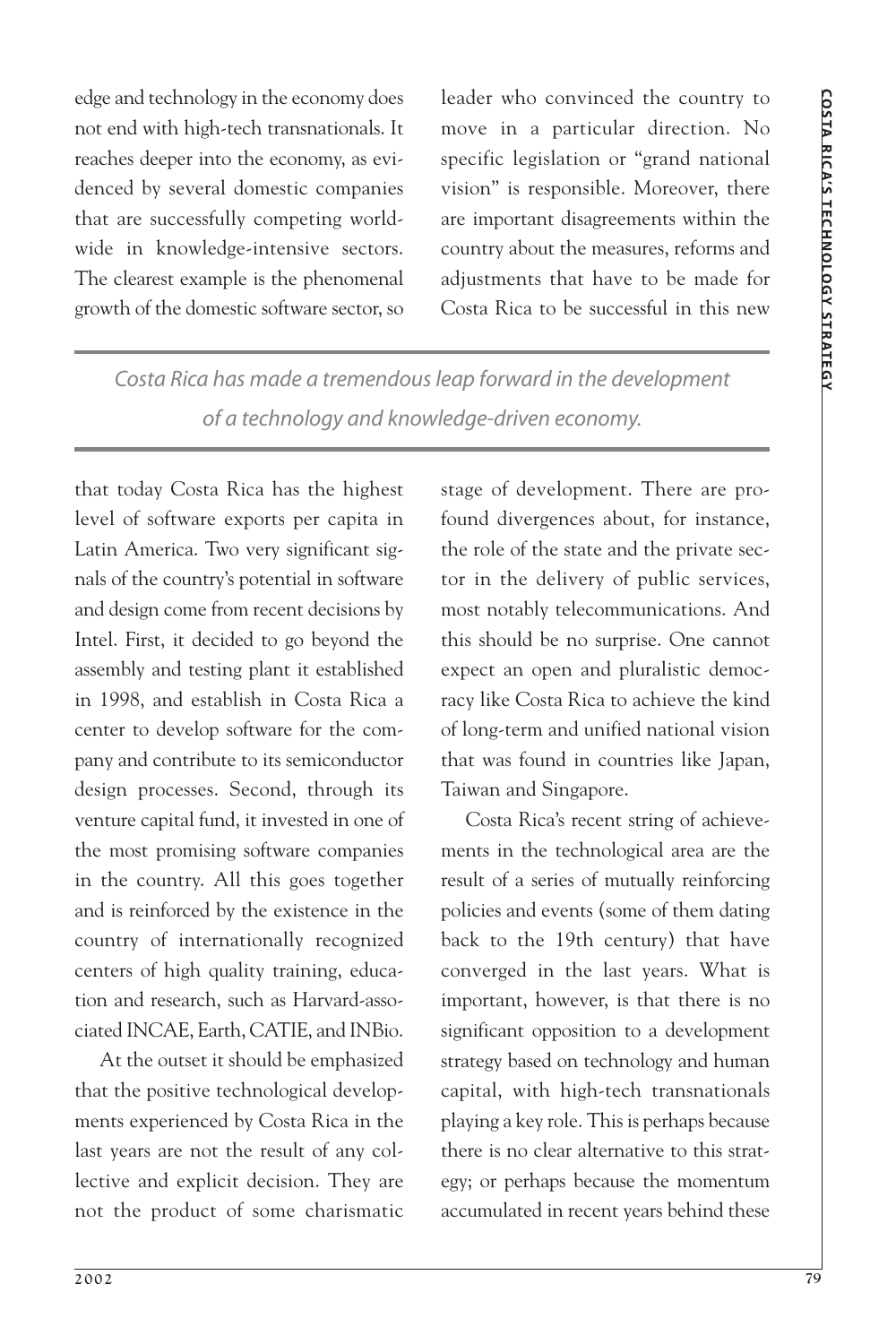developments seems unstoppable. This momentum becomes evident when one sees several different institutions — from the national agency in charge of attracting foreign investment to the public universities, from the ministry of education to the national institution in charge of telecommunications — all moving ahead with programs and projects that in complementary ways support the transition of the economy towards the new knowledge-intensive stage.

# THE ROLE OF HISTORY

The process for arriving at Costa Rica's current "national strategy"even goes back to the first half of the 19th century, with the strong emphasis on the importance of education for democracy and development. At the beginning of the 20th century Costa Rica's literacy rate was among the highest in the Americas. This commitment to education was later reinforced with the creation of the first public university of the 20th century in 1940, followed by the creation of three more

model, and also for the state-owned companies and institutions in telecommunications, electricity, agriculture, industry, water supply, and infrastructure.

In terms of education, the 1980s were worse than a "lost decade" for Costa Rica. High-school enrollment rates fell significantly, only to recover to 1980 levels by the end of the 1990s. One 1980s initiative — the installation of computer labs in schools — later contributed significantly to the country's prospects for developing a technology- and knowledge-driven economy. Later recognized around the world for two revolutionary characteristics, the program concentrated on elementary schools, so that it could make a deeper impact on students; and it did not focus on teaching computer skills, but rather used the computer as a tool to aid in the general learning process. Two other developments during the 1970s and 1980s that would also prove important for the new economy were the growth of private universities and the creation of technical or vocational high schools

*The momentum of recent years seems unstoppable, with complementary programs of several institutions supporting the economy's transition towards a new knowledge-intensive stage.*

public universities in the 1970s. The public universities generated the supply of scientists and engineers needed for the industrial sectors that grew in the 1960s and 1970s under the import substitution and public junior colleges. Without the investment in education that took place for almost two centuries, the current prospects for growth based on human capital would of course be impossible.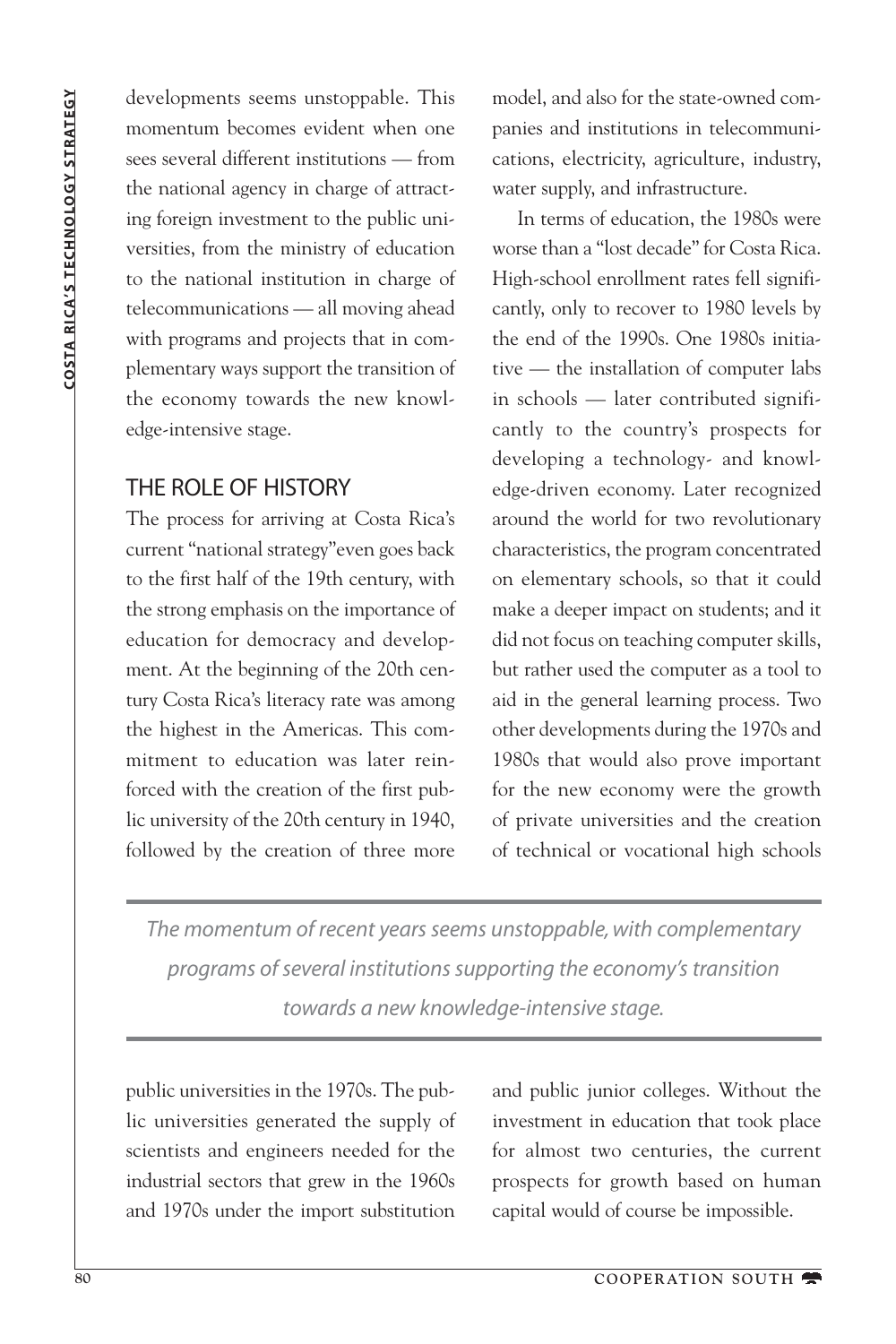After the crisis of the early 1980s, Costa Rica had to abandon the import substitution model, and moved to an export promotion model. This was based primarily on trade liberalization (and access to the US market through the Caribbean Basin Initiative) and two systems of fiscal incentives: the Export Processing Zone regime and the Export Contract.

The Export Processing Zone regime allowed companies to import all their inputs and equipment tax free and avoid paying income tax for eight years, paying only 50 per cent of taxes due for the next four years. This system was designed to change their orientation from the domestic and Central American Common Market towards competing in open and competitive world markets. A parallel objective was to diversify the country's agricultural exports from heavy dependence on coffee and bananas. The subsidy was also justified as a way to compensate exporters for inefficiencies in public services such as electricity, telecommunications, and ports, as well as the high costs of financial services like insurance and banking caused by the quasi-monopolistic structures that remained in those sectors.

The strategy of trade liberalization,

*Costa Rica's free trade zone legislation has resulted in one of the better export processing zone systems in the developing world.*

attract foreign direct investment (FDI) and eventually became a key element in attracting high-tech transnationals. A study by FIAS (Foreign Investment Advisory Service, a joint service of the International Finance Corporation and the World Bank) concluded that Costa Rica's "free trade zone legislation has resulted in one of the better export-processing zone systems in the developing world" (FIAS, 1996: vi).

Through the Export Contract, companies not only enjoyed an income-tax holiday and tax-free imports of equipment and inputs, but also received a generous subsidy equivalent to 10 per cent of the value of their exports. This system was designed to help domestic companies export promotion and attraction of FDI paid off, and the country attained moderate rates of growth in the second half of the 1980s and early 1990s. It soon became evident, however, that the system placed a heavy burden on the fiscal system. Public debate during the 1990s revolved around incentives, trade liberalization, and structural reform. The private sector argued that incentives and some degree of protection to local industry were necessary to compensate for inefficiencies and distortions that existed mainly in the financial sector and public services. Economists and some policy makers argued that both incentives and distortions had to be eliminated simultaneously through structural reform. This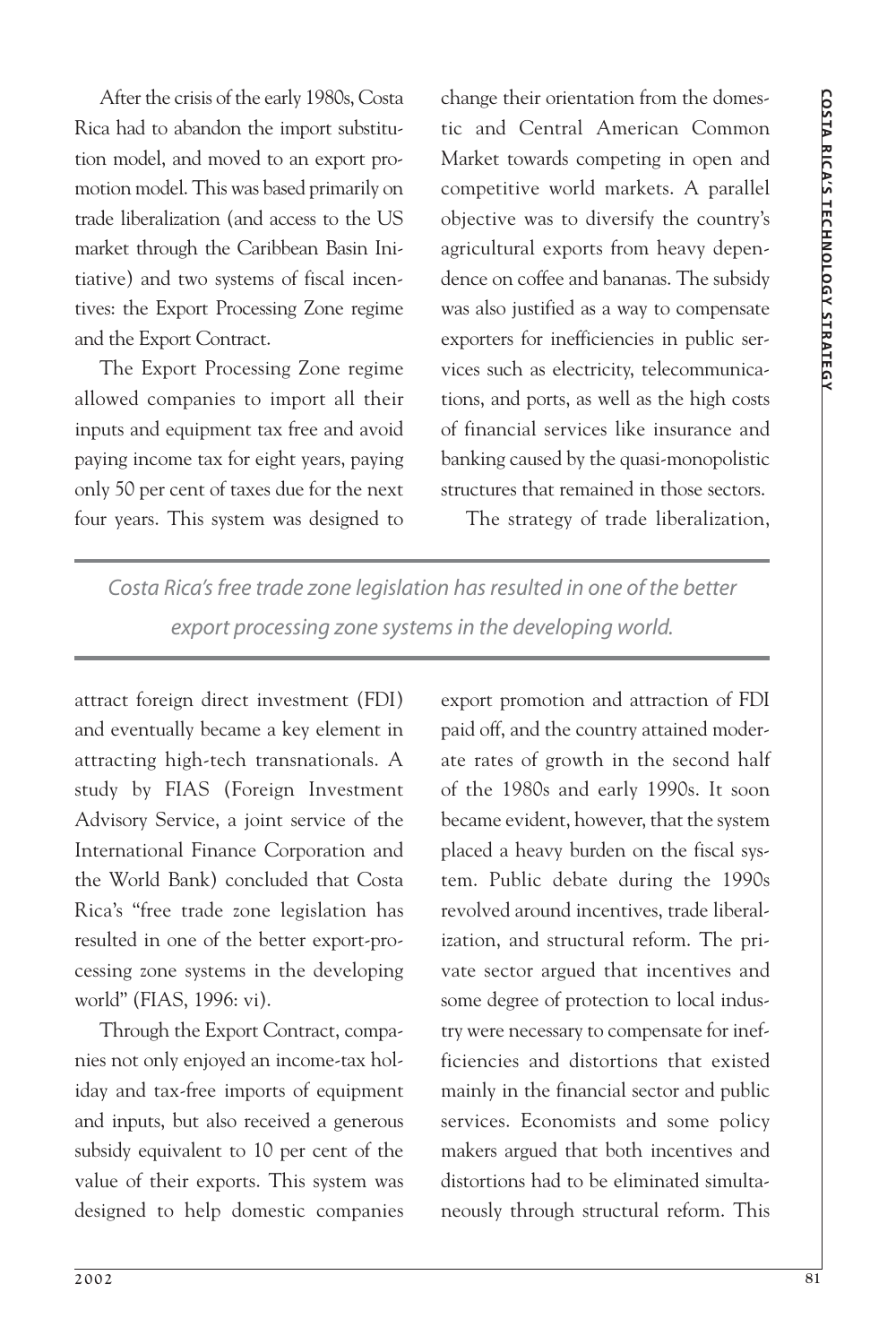process was very difficult and frustratingly slow because of strong opposition from public sector unions and the difficulty of passing reform bills through congress (where the governing party lacked a strong majority and congressional procedures encouraged filibuster practices).

During these years of debates about structural reform, political candidates and governments talked about policies and programs to support science and technology, but there was little substance and little funding, leading to small programs that generally had little impact on the economy. So neither the big debate in the political arena nor the public policies related to science and technology did much to determine the new vision. What really made the difference was happening elsewhere, behind the doors of CINDE.

## THE CINDE STORY

The transition to the new export promotion model was accompanied and supported from the beginning by the Costa Rican Investment Board (CINDE). A private nonprofit organization, CINDE was founded in 1983 by prominent business people, supported by the Costa Rican government and financed by grants from the US-AID. Its broad objective was to help in the development of the economy, but the attraction of FDI was always one of its top priorities. It assists foreign investors in establishing operations in Costa Rica.

Through time, it gained very relevant expertise in promoting the country abroad and attracting FDI, mainly for agriculture and manufacturing sectors that are unskilled-labor-intensive, especially clothing assembly plants (maquiladoras). Its success was in large part due to its institutional nature (nonpolitical, nongovernmental), which allowed it to have continuous programs and a long-term strategy without being affected by periodic changes in government.

In the early 1990s CINDE realized that the country was losing competitiveness in unskilled-labor-intensive industries to other members of the CBI and also due to the North American Free Trade Agreement (NAFTA), which would give Mexico better access to the US market than CBI members. At the same time, it was losing the US-AID funding it had enjoyed from its creation. It therefore decided to focus FDI attraction efforts on skilled-labor-intensive industries, in a few sectors that better matched Costa Rica's relatively high education levels.

For its 1993 strategic plan, CINDE focused on electrical, electronic and telecommunication industries. These not only required higher skilled labor, but were also experiencing fast growth in the US, and strong competitive pressures were forcing companies to search for low-cost locations around the world. These sectors seemed a particularly good match for Costa Rica because of its good supply of technicians and engineers at relatively low cost, the widespread knowledge of English, and the country's well known political sta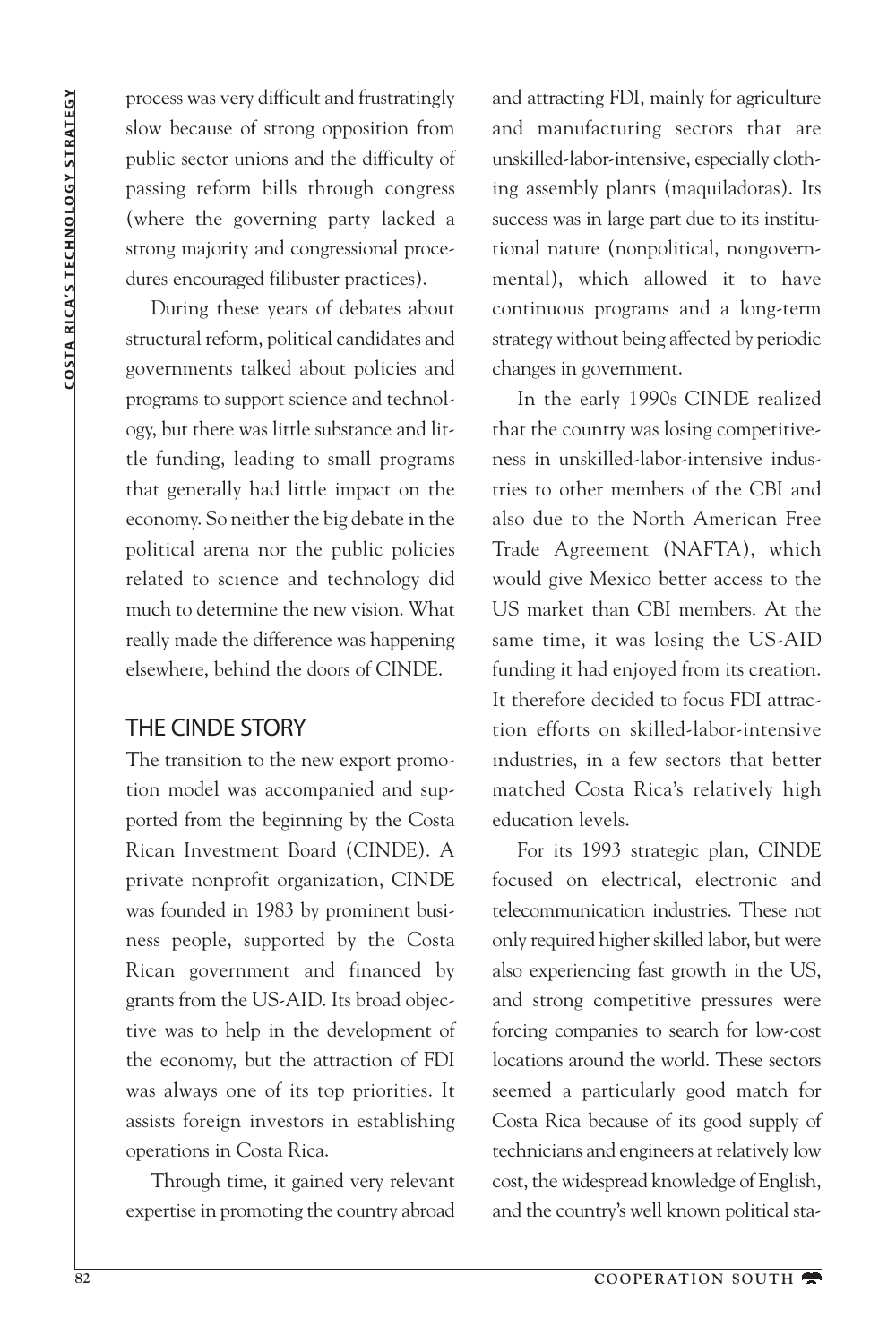bility, democracy, developed legal system (i.e., rule of law), and low levels of corruption. Moreover, there was a high quality of life, with good access to health services, nightlife and cultural amenities, natural resources and ecotourism (for which the country was increasingly better known). In fact, several companies in the electronics sector were already established in the country, among them Motorola, Trimpot, Sylvania, and Espion.

The year 1995 confirmed that this strategy was right. DSC Communications Corporation decided to establish a manufacturing plant in Costa Rica the largest industrial investment in the country up to then and the first Printed Circuits Board (PCB) assembly plant in the country. Sawtek Inc., Merrimac Industries, and Remec also chose to invest in the country. Thanks to these successes, CINDE acquired a deeper understanding of the industry. It realized for the first time that, though Costa Rica had a unique competitive advantage for these sectors over other CBI members (Mexico, El Salvador, the Dominican Republic), it was now competing against countries in other regions (such as Ireland, Chile, Israel, and Thailand).

Thanks to this increased understanding of the electronics industry, CINDE learned that Intel was starting the site selection process for an assembly and testing plant for one of their newest chips, but Costa Rica was not on the "long list." Despite some skepticism from their highest authorities, CINDE's specialists on FDI attraction started a campaign to get it on the list. They put together an effective presentation for Costa Rica, which was entered on Intel's list in November 1995.

After Intel's visit to Costa Rica in April 1996, Costa Rica became a top contender in the list, which at that stage included Argentina, Brazil, Chile, China, India, Indonesia, Korea, Mexico, Puerto Rico, Singapore, Taiwan, and Thailand. The best source of information about Intel's site-selection process is a study by Deborah Spar (1998), which I have complemented with personal interviews with Intel and CINDE representatives.

With three plants already in Malaysia, China and the Philippines, Intel decided to diversify and dropped Asian countries from the list. Many additional research visits by Intel to different locations narrowed the list to four countries: Brazil, Costa Rica, Chile and Mexico. By November 1996 the other three countries were dropped for various reasons, and Intel announced its choice of Costa Rica. Four factors led Intel to choose Costa Rica:

■ The general characteristics of the country provided a favorable basis to attract skill-intensive FDI. In addition to the same characteristics which CINDE had identified in 1993 (see above), favorable factors included a nonunion work environment; a "pro-business" environment with a favorable attitude towards FDI; a good package of incentives that had clearly defined procedures and conditions and was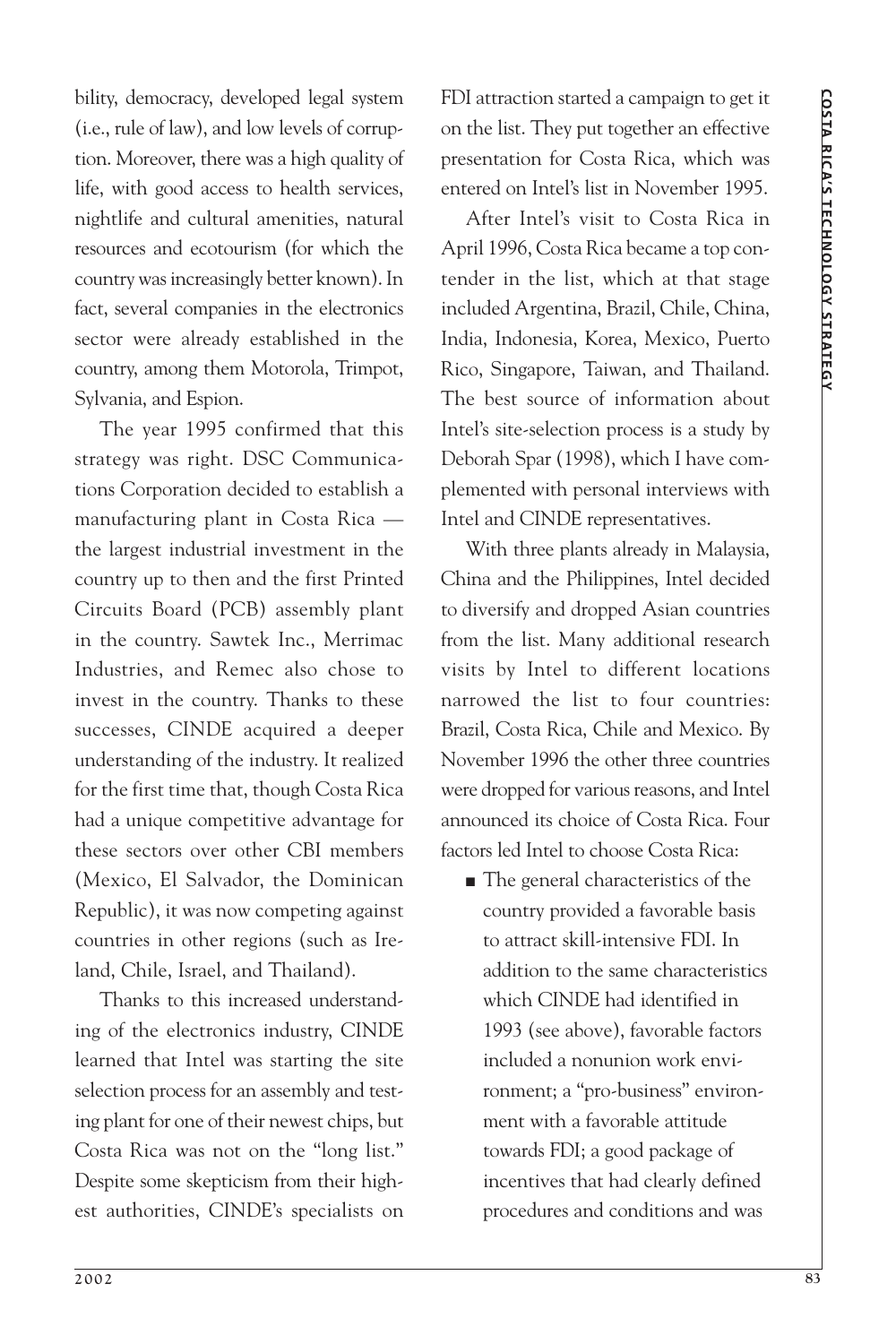not subject to arbitrary negotiation (the EPZ system); and good location and transportation logistics.

- The country's growing emphasis and success in attracting high-tech FDI gave credibility to Costa Rica's case that it had the professional human resources required for an operation like Intel's. When Intel talked to several high techtransnationals in the country during its site-selection process, the glowing reports and optimism of these executives were decisive in moving Costa Rica to a top position on Intel's list of countries for possible investment.
- The existence of an aggressive, effective and knowledgeable foreign investment promotion agency like CINDE was very helpful. CINDE was important in convincing Intel to consider locating in Costa Rica and helping Intel's people conduct research and obtain the credible and consistent information they demanded. It had links and credibility with the government and played a key role in arranging successful meetings between Intel executives and government authorities.
- The Government quickly understood the importance of an Intel investment in the country. The president personally met Intel executives and conveyed a very strong interest in its investment.

He also motivated and coordinated the rest of the Government to help Intel as much as possible within the existing laws and regulations. The Government was very diligent in responding to Intel's concerns in areas like education, electricity and taxes.

The Government's responses were not special concessions made to Intel, but were generally applicable to other companies as long as they met the required conditions. In this sense, it could be argued that these were not concessions, but rather Intelinspired reforms to improve the country's competitiveness. For example, education reforms included the addition of a oneyear "certificate" program focused on technical skills and physics/chemistry competency and a one-year "Associate Degree" program focused on semiconductor manufacturing. Regarding electricity, rates were very high, so the Government asked the regulator to establish a new lower rate for energy-intensive industrial facilities. These incentives were valid generally, not just for Intel, and this is perhaps the main reason why there was almost no opposition to Intel's investment nor to the incentives it received.

With Intel's decision to establish its assembly and testing plant in the country, it became clear that attracting high-tech transnationals to the country was feasible and potentially effective as part of the development strategy of the country. What was until then a CINDE strategy became a national strategy.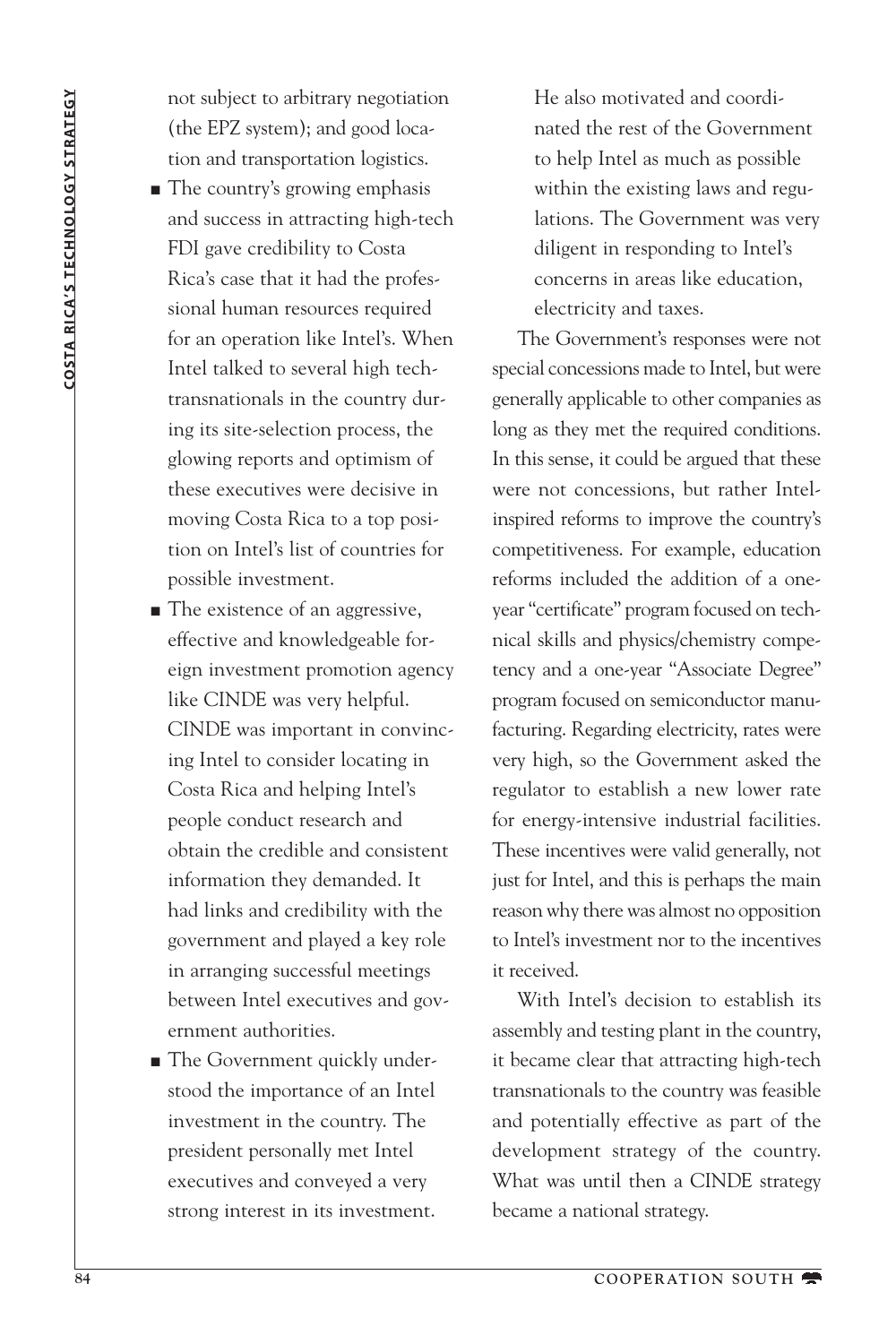# THE FIAS STUDY AND SUBSEQUENT STRATEGIES

CINDE was aware that other weaknesses in Costa Rica's economy needed to be addressed if the country was to be successful in attracting FDI in electronics. Moreover, it needed a deeper understanding of the electronics industry so as to better design its FDI attraction efforts. With this in mind, CINDE hired FIAS in 1996 to develop "A Strategy for Foreign Investment in Costa Rica's Electronics Industry." The study's main finding was that:

*"There is a basis for substantial expansion of foreign direct investment in the electronics industry in Costa Rica... The niches for Costa Rica would not involve mass market products, but rather those with smaller production runs that require relatively large inputs of skilled labor for set-ups and testing. The most attractive niches can be grouped into four basic technology areas, as follows: power technologies, PC cards and surface mount technologies, system integration technologies, call centers... Such* *education advantage covers a wide range, from operatives to technicians and engineers. There is also a widespread knowledge of English."*

The FIAS study also suggested promoting sectors that support the electronics industry, such as plastics, metal working, mold making and equipment service and repair. This would help develop "clusters" and increase competitiveness in these areas. It was recommended to do this through attracting FDI in these areas, as well as through backward linkages to develop such industries domestically. Finally, FIAS noted several obstacles to developing the electronics sector in the country and recommended improvements in intellectual property rights legislation, telecommunications and transportation infrastructure, the public system to support training, and the low quantity of graduating technicians and engineers with English proficiency.

CINDE used the FIAS study to define its strategic plan for the following years, starting with its 1997 plan objective to position Costa Rica as "the emerging electronics manufacturing center in the

*The main advantage Costa Rica has to offer the world electronics industry is a labor force that is relatively well educated in relation to its cost.*

*products draw heavily on the main advantage that Costa Rica has to offer the world electronics industry: this is the labor force that is relatively well educated in relation to its cost. The* Americas." The idea of developing clusters in certain skill-intensive sectors was later reinforced by "Competitiveness Agenda for Central America towards the 21st Century", carried out jointly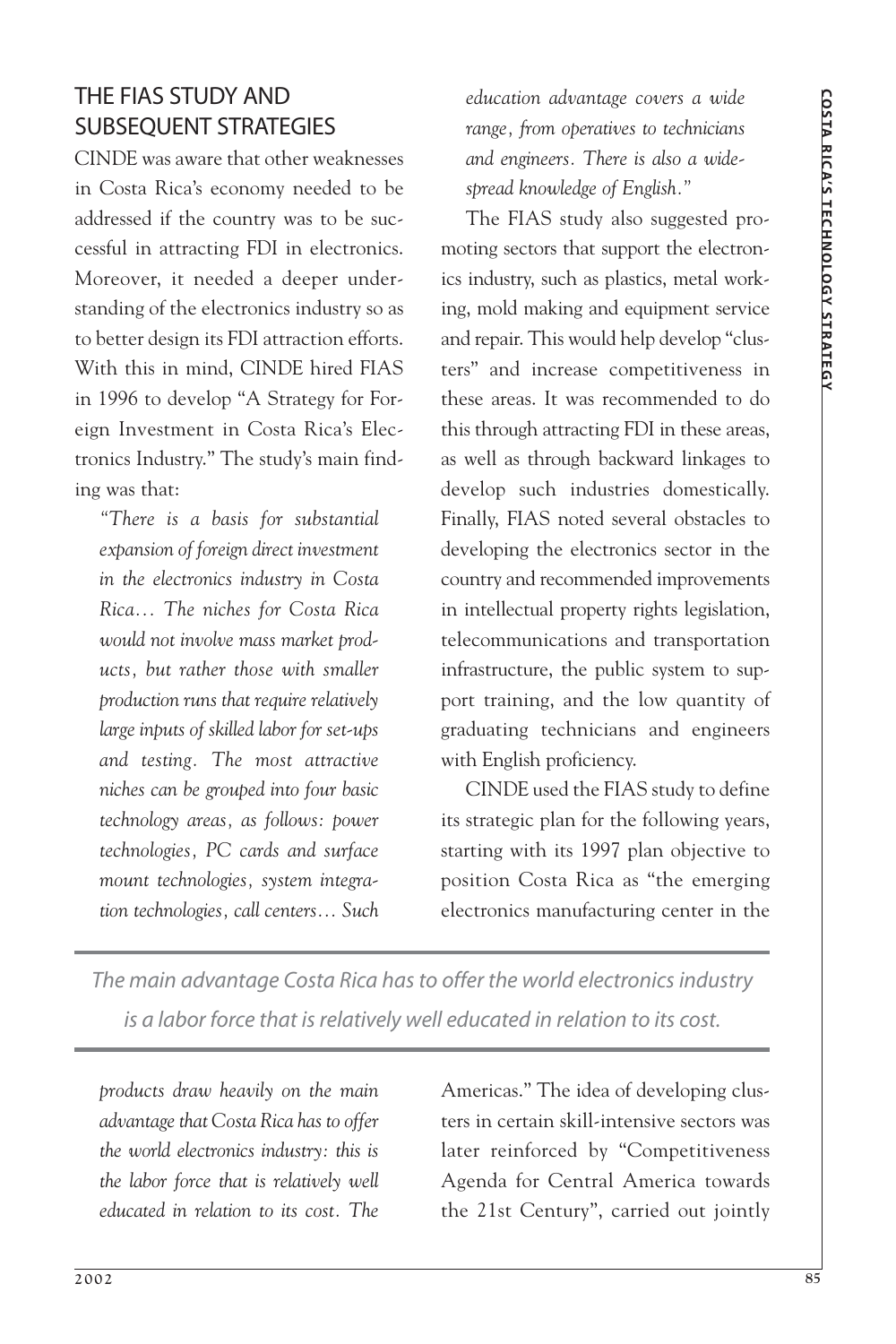by INCAE and the Harvard Institute for International Development (led by Michael Porter and Jeffrey Sachs).

In following years, additional CINDE research led to including the medical devices sector among its targeted sectors. Success came early in a 1998 decision by Abbott Laboratories to establish a sophisticated \$60 million manufacturing plant in the country, and Baxter's decision to rights protection in compliance with the Uruguay Round, and develop better access to foreign markets through freetrade agreements with countries such as Mexico, Chile and Canada.

# THE IMPACT OF INTEL ON COSTA RICA

When Intel announced its decision to invest in Costa Rica, it projected an

*Objective: position Costa Rica as "the emerging electronics manufacturing center in the Americas."*

expand its presence with a \$30 million investment. New opportunities opened up later in the business services sector with Procter and Gamble's decision to establish a Global Business Center for the Americas, with the expectation of hiring up to 1,500 professionals.

Today, Costa Rica is following a strategy that appears to enjoy strong support from many different groups. That includes not only CINDE's continuing efforts to attract high-tech transnationals, but also a program sponsored by Inter-American Development Bank to help small and medium enterprises become their suppliers, and initiatives to increase the human resources needed for the new development model. This is complemented by more general policies to improve telecommunications (especially for the Internet and data transmission), improve infrastructure through private sector participation, improve intellectual property investment of between \$300 and \$500 million. By December 1999, it had already invested \$390 million and was employing more than 2,200 people, including over 500 professional employees, most of them engineers. Average wages for Intel employees were 50 per cent higher than the average in the manufacturing sector. For an economy with a GDP less than \$12.5 billion in 1997 and a labor force just over one million people, this was an extraordinarily large investment. In fact, in 1999 Intel accounted for more than 60 per cent of the total growth experienced and almost 40 per cent of total exports. In 1999 Costa Rica ran a trade surplus for the first time in decades.

Of even greater interest and relevance is the impact Intel had on Costa Rica's ability to attract high-tech FDI and the economy's general competitiveness in skill-intensive industries. Intel's invest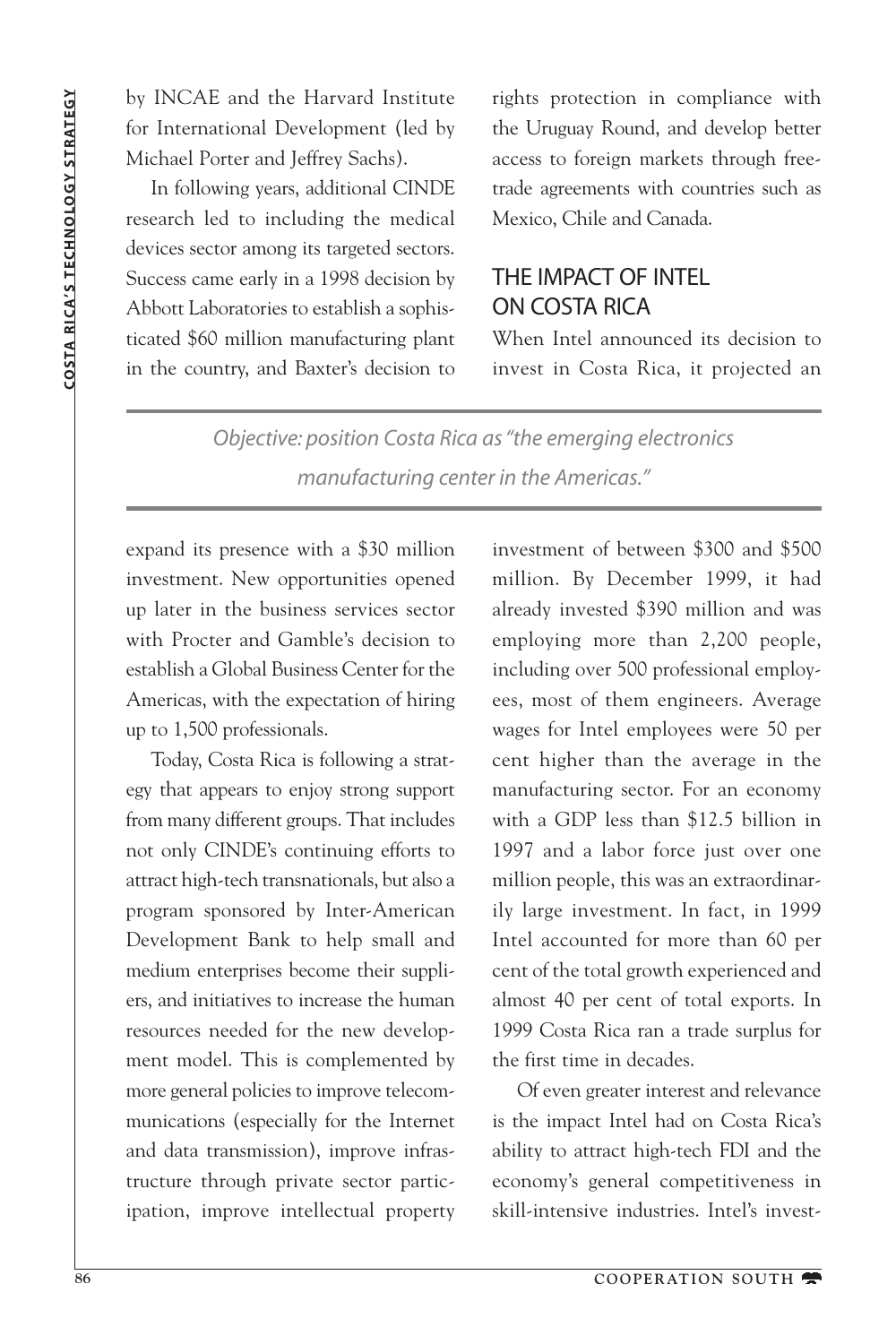ment decision became news worldwide and tremendously improved the country's image as a viable economy and attractive investment location for high-tech companies. In a 1999 survey among possible investors, 72 percent of respondents claimed they had heard, seen, and read more about Costa Rica as an investment prospect after Intel's decision. Given Intel's reputation for rigorous site-selection research, other companies can in a sense "free ride" on Intel's research and be much more confident about investing in the country.

Using as its main selling point Intel's "stamp of approval" for Costa Rica as an investment location, CINDE launched a strong campaign to attract other large electronic manufacturers as well as Intel's worldwide suppliers to invest in Costa Rica. On the day that Intel announced its investment, the Minister of Foreign Trade predicted that the country could attract around 40 Intel satellite companies. The objective was not only to increase overall FDI, but also to form the electronics cluster that was envisioned in the 1996 FIAS study and in the INCAE/HIID Competitiveness Agenda.

Unfortunately, the Asian crisis of 1997 together with an industry downturn at global level significantly reduced the flows of FDI in the electronics sector. For example, Seagate — a large-scale manufacturer of hard-disk units — and Lucent abandoned their Costa Rican plan. Also, many of Intel's suppliers refused to invest in the country due to the risk of selling to a single buyer. A few Intel satellites did set up in the country, mostly small operations with very few employees, which contributed little to forming the desired electronics cluster.

Intel did generate a positive impact through backward linkages, forcing a significant improvement in the logistics area in less than three years. For example, FedEx and UPS initiated operations in the country, and now there are daily cargo flights to several destinations in the United States. AirExpress International, an international logistics and transportation company with a close business relation with Intel, invested through a joint venture with a local company.

Backward linkages also developed through domestic companies that supply Intel with specialized goods and services, as shown by two surveys (Larraín et al, 2001). One survey showed that a significant percentage of Intel suppliers received training from Intel and changed their organizational practices or their product variety due to Intel. The other survey indicated that Intel competitors believed that Intel generated changes in inputs markets from which they have also benefited, and had a positive effect on their own operations and the overall economy.

Perhaps the most important way Intel has benefited the economy is its collaboration with public universities to improve curricula and teacher training in technical fields, particularly with the Instituto Tecnológico de Costa Rica (ITCR). Generally, the presence of Intel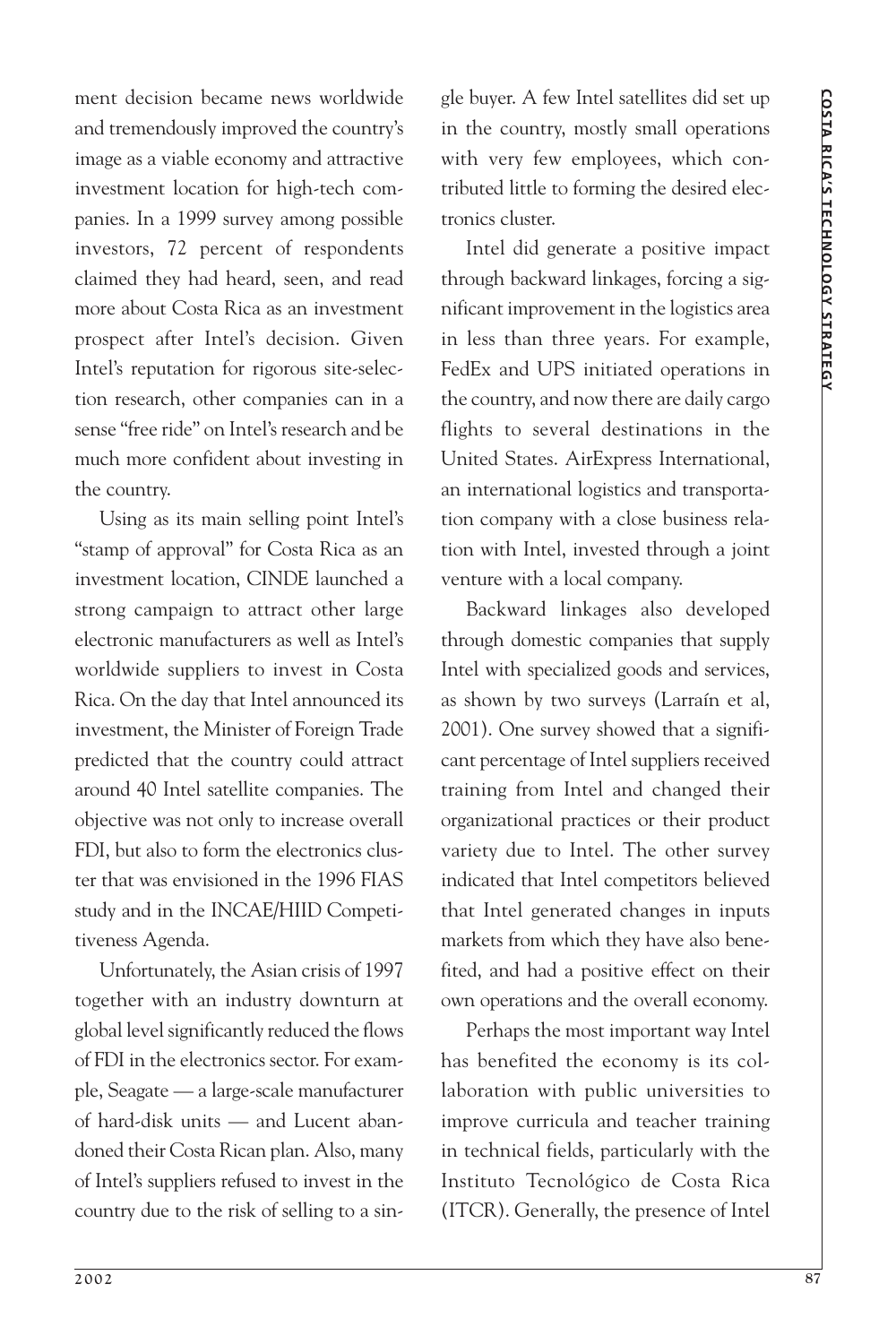in the country has increased awareness about career opportunities in technical fields and engineering, leading to a very significant increase in enrollment in technical fields at public universities.

# LESSONS FOR OTHER **COUNTRIES**

Though Costa Rica's success comes from the convergence of different policies and events going back many years, rather than from a grand national vision, some general observations may still be of value to other countries:

- Costa Rica's long-term commitment to investing in education has been the most important factor behind the recent developments. The country's main competitive advantage lies in a labor force that is well educated relative to its cost. Countries should not only focus on increasing coverage of primary and secondary education, but should also put in place technical high schools and universities that guarantee a steady stream of technicians and professionals in areas where the country has a competitive advantage.
- Many of the now dominant recommendations for economic development are validated: political and economic stability; rule of law, transparency and low levels of corruption; economic liberalization regarding international flows of goods and capital; and a "pro-

business" environment with a favorable attitude towards FDI.

- The Export Processing Zone system appears to have been important in attracting FDI to Costa Rica. However, other countries will have to do without this kind of incentive, owing to the Uruguay Round agreement to eliminate export subsidies by the year 2003 in all developing countries. One obvious alternative, but not without its costs, is to establish aggressively low corporate income tax rates.
- CINDE played an essential role in attracting FDI and in determining a strategy geared towards the electronics sector that would later prove successful for the country. CINDE has the required characteristics to play such a profound role — a nonprofit organization with strong ties to both private and public sectors, apolitical and with no special relation to any interest group, with strong financial support. By its nature, this organization was able to establish longterm goals, do the required detailed and careful research, get the appropiate expertise and human resources, be selective in its approach towards FDI, and make sure that its efforts matched the country's competitive strengths.
- Based on the Costa Rica case, countries should carefully identify the sectors where they have a